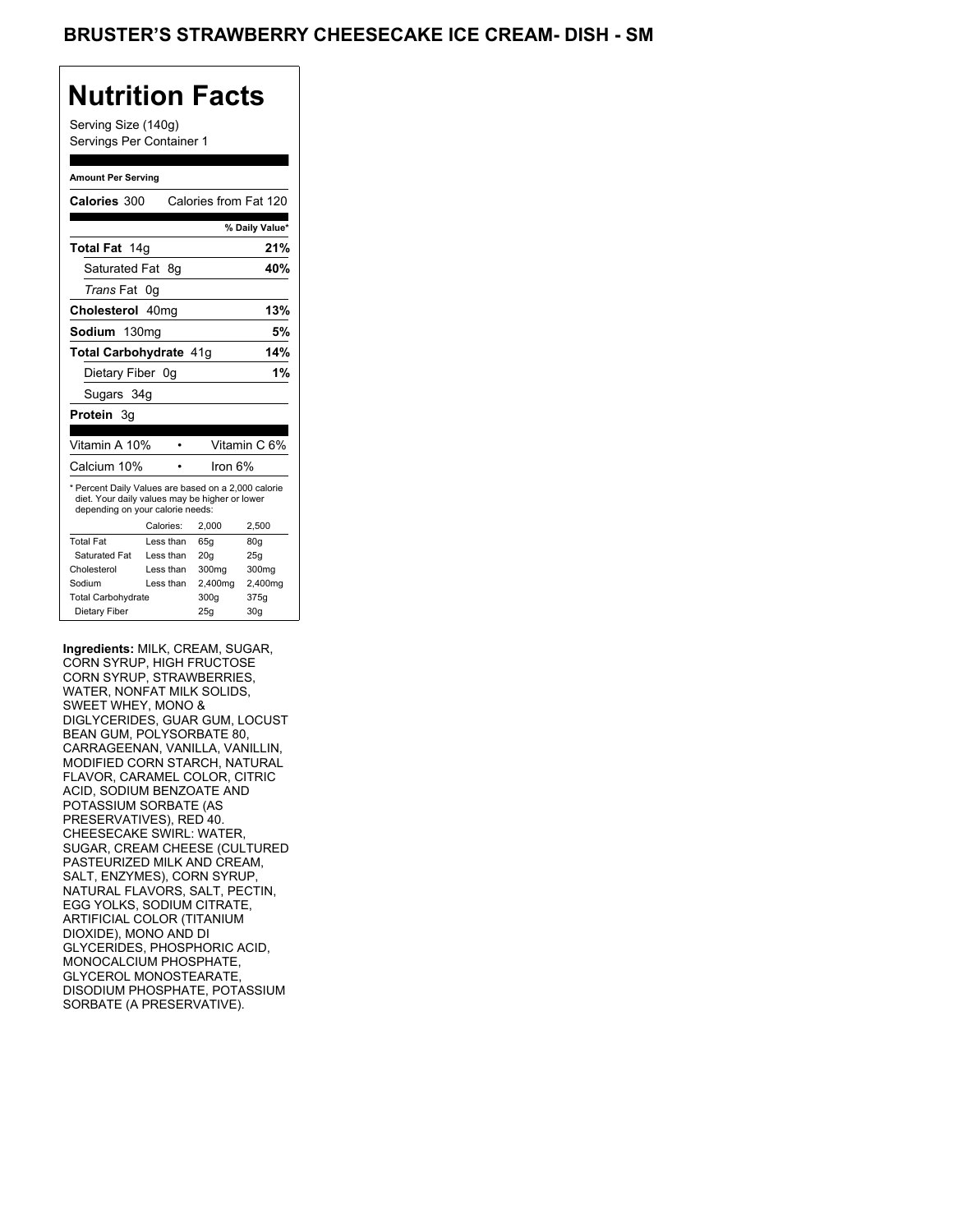### BRUSTER'S STRAWBERRY CHEESECAKE ICE CREAM- DISH - REG

# Nutrition Facts

Serving Size (210g) Servings Per Container 1

#### Amount Per Serving

| Calories 450                                                                                                                              |                  | Calories from Fat 180 |                |
|-------------------------------------------------------------------------------------------------------------------------------------------|------------------|-----------------------|----------------|
|                                                                                                                                           |                  |                       | % Daily Value* |
| Total Fat 20g                                                                                                                             |                  |                       | 31%            |
| Saturated Fat 12g                                                                                                                         |                  |                       | 60%            |
| Trans Fat                                                                                                                                 | 0g               |                       |                |
| Cholesterol                                                                                                                               | 60 <sub>mq</sub> |                       | 20%            |
| Sodium 190mg                                                                                                                              |                  |                       | 8%             |
| Total Carbohydrate 62g                                                                                                                    |                  |                       | 21%            |
| Dietary Fiber 0g                                                                                                                          |                  |                       | 1%             |
| Sugars 51g                                                                                                                                |                  |                       |                |
| Protein 5q                                                                                                                                |                  |                       |                |
|                                                                                                                                           |                  |                       |                |
|                                                                                                                                           |                  |                       |                |
| Vitamin A 15%                                                                                                                             |                  |                       | Vitamin C 8%   |
| Calcium 15%                                                                                                                               |                  | Iron $10%$            |                |
| * Percent Daily Values are based on a 2,000 calorie<br>diet. Your daily values may be higher or lower<br>depending on your calorie needs: |                  |                       |                |
|                                                                                                                                           | Calories:        | 2.000                 | 2.500          |
| <b>Total Fat</b>                                                                                                                          | Less than        | 65q                   | 80q            |
| Saturated Fat                                                                                                                             | Less than        | 20q                   | 25q            |
| Cholesterol                                                                                                                               | Less than        | 300mg                 | 300mg          |
| Sodium                                                                                                                                    | Less than        | 2,400mg               | 2,400mg        |
| <b>Total Carbohydrate</b>                                                                                                                 |                  | 300g                  | 375g           |

Ingredients: MILK, CREAM, SUGAR, CORN SYRUP, HIGH FRUCTOSE CORN SYRUP, STRAWBERRIES, WATER, NONFAT MILK SOLIDS, SWEET WHEY, MONO & DIGLYCERIDES, GUAR GUM, LOCUST BEAN GUM, POLYSORBATE 80, CARRAGEENAN, VANILLA, VANILLIN, MODIFIED CORN STARCH, NATURAL FLAVOR, CARAMEL COLOR, CITRIC ACID, SODIUM BENZOATE AND POTASSIUM SORBATE (AS PRESERVATIVES), RED 40. CHEESECAKE SWIRL: WATER, SUGAR, CREAM CHEESE (CULTURED PASTEURIZED MILK AND CREAM, SALT, ENZYMES), CORN SYRUP, NATURAL FLAVORS, SALT, PECTIN, EGG YOLKS, SODIUM CITRATE, ARTIFICIAL COLOR (TITANIUM DIOXIDE), MONO AND DI GLYCERIDES, PHOSPHORIC ACID, MONOCALCIUM PHOSPHATE, GLYCEROL MONOSTEARATE, DISODIUM PHOSPHATE, POTASSIUM SORBATE (A PRESERVATIVE).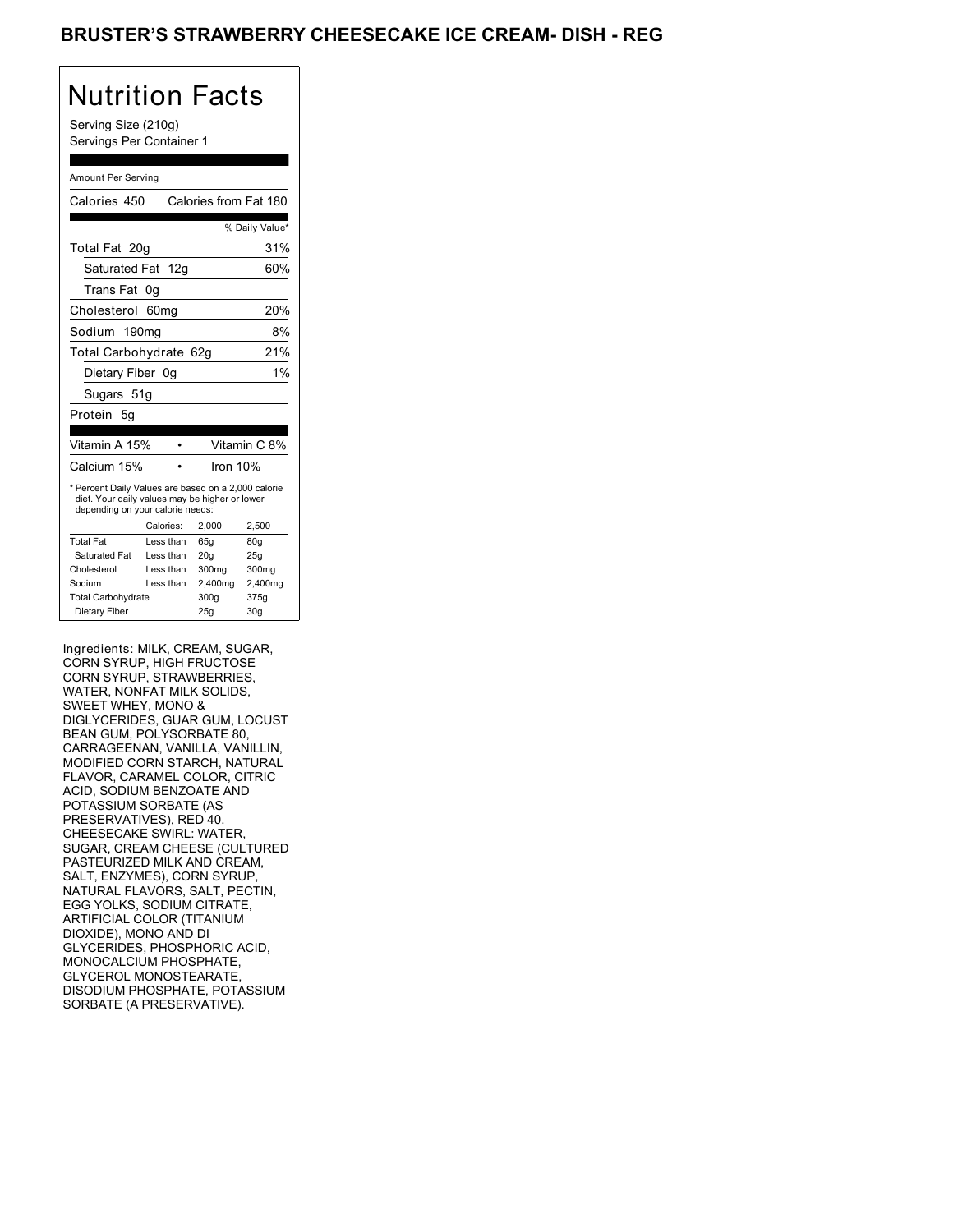### BRUSTER'S STRAWBERRY CHEESECAKE ICE CREAM- DISH - LG

# Nutrition Facts

Serving Size (280g) Servings Per Container 1

#### Amount Per Serving

| Calories 600                                                                                                                              |                  | Calories from Fat 240 |                |
|-------------------------------------------------------------------------------------------------------------------------------------------|------------------|-----------------------|----------------|
|                                                                                                                                           |                  |                       | % Daily Value* |
| Total Fat 27g                                                                                                                             |                  |                       | 42%            |
| Saturated Fat 16g                                                                                                                         |                  |                       | 79%            |
| Trans Fat                                                                                                                                 | 0g               |                       |                |
| Cholesterol                                                                                                                               | 80 <sub>mq</sub> |                       | 27%            |
| Sodium 260mg                                                                                                                              |                  |                       | 11%            |
| Total Carbohydrate 82g                                                                                                                    |                  |                       | 27%            |
| Dietary Fiber 0q                                                                                                                          |                  |                       | 1%             |
| Sugars 69g                                                                                                                                |                  |                       |                |
| Protein 7q                                                                                                                                |                  |                       |                |
|                                                                                                                                           |                  |                       |                |
| Vitamin A 20%                                                                                                                             |                  |                       | Vitamin C 10%  |
| Calcium 25%                                                                                                                               |                  | Iron 15%              |                |
| * Percent Daily Values are based on a 2,000 calorie<br>diet. Your daily values may be higher or lower<br>depending on your calorie needs: |                  |                       |                |
|                                                                                                                                           | Calories:        | 2.000                 | 2.500          |
|                                                                                                                                           |                  |                       |                |
| <b>Total Fat</b>                                                                                                                          | Less than        | 65q                   | 80q            |
| Saturated Fat                                                                                                                             | Less than        | 20q                   | 25q            |
| Cholesterol                                                                                                                               | Less than        | 300mg                 | 300mg          |
| Sodium                                                                                                                                    | Less than        | 2,400mg               | 2,400mg        |
| <b>Total Carbohydrate</b>                                                                                                                 |                  | 300g                  | 375g           |

Ingredients: MILK, CREAM, SUGAR, CORN SYRUP, HIGH FRUCTOSE CORN SYRUP, STRAWBERRIES, WATER, NONFAT MILK SOLIDS, SWEET WHEY, MONO & DIGLYCERIDES, GUAR GUM, LOCUST BEAN GUM, POLYSORBATE 80, CARRAGEENAN, VANILLA, VANILLIN, MODIFIED CORN STARCH, NATURAL FLAVOR, CARAMEL COLOR, CITRIC ACID, SODIUM BENZOATE AND POTASSIUM SORBATE (AS PRESERVATIVES), RED 40. CHEESECAKE SWIRL: WATER, SUGAR, CREAM CHEESE (CULTURED PASTEURIZED MILK AND CREAM, SALT, ENZYMES), CORN SYRUP, NATURAL FLAVORS, SALT, PECTIN, EGG YOLKS, SODIUM CITRATE, ARTIFICIAL COLOR (TITANIUM DIOXIDE), MONO AND DI GLYCERIDES, PHOSPHORIC ACID, MONOCALCIUM PHOSPHATE, GLYCEROL MONOSTEARATE, DISODIUM PHOSPHATE, POTASSIUM SORBATE (A PRESERVATIVE).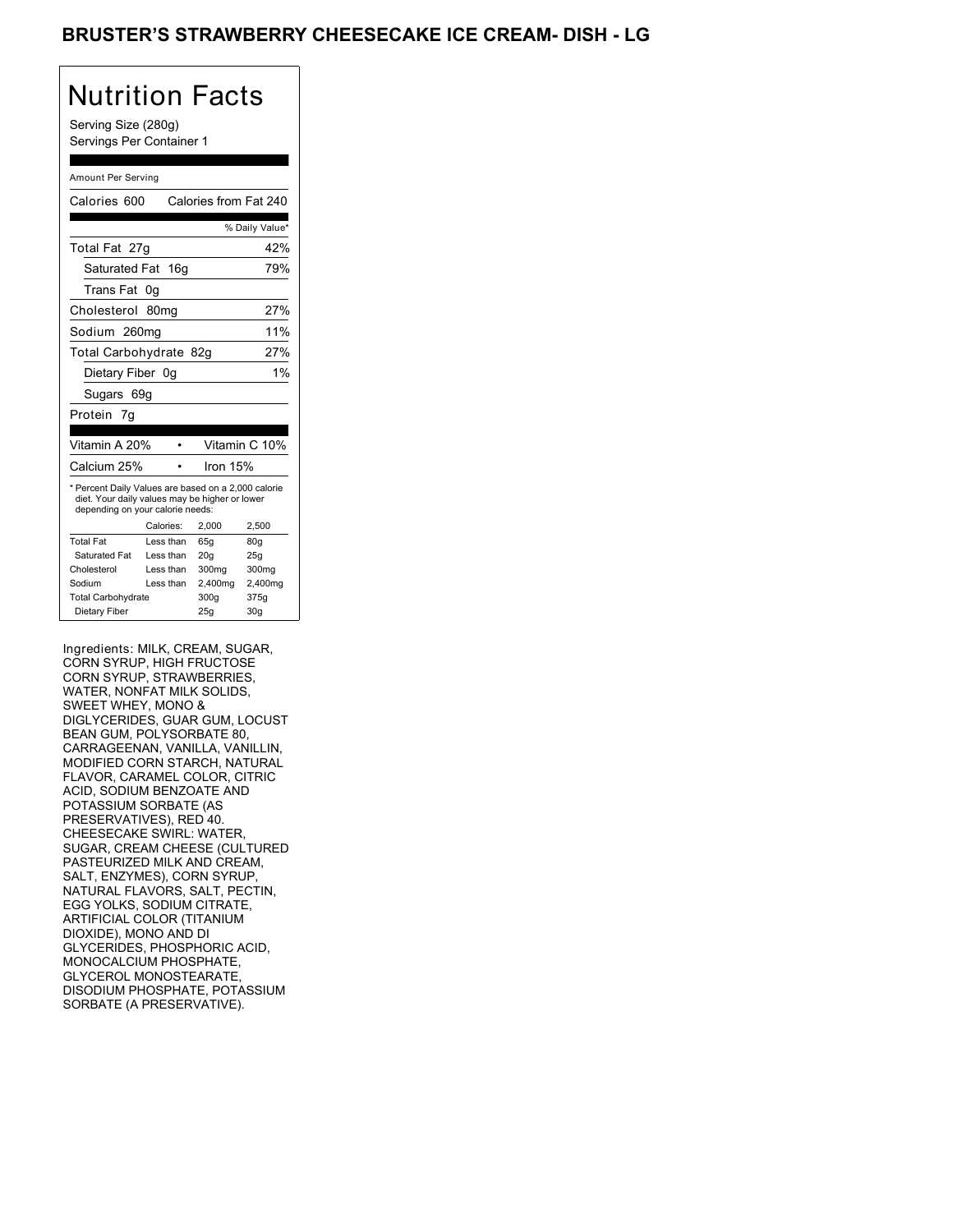Serving Size (153g) Servings Per Container 1

### Amount Per Serving

| Calories 350           | Calories from Fat 120                               |
|------------------------|-----------------------------------------------------|
|                        | % Daily Value*                                      |
| Total Fat 14g          | 21%                                                 |
| Saturated Fat 8g       | 40%                                                 |
| Trans Fat 0q           |                                                     |
| Cholesterol 40mg       | 13%                                                 |
| Sodium 150mg           | 6%                                                  |
| Total Carbohydrate 53g | 18%                                                 |
| Dietary Fiber 0g       | $1\%$                                               |
| Sugars 37g             |                                                     |
| Protein 4q             |                                                     |
| Vitamin A 10%          | Vitamin C 6%                                        |
| Calcium 15%            | Iron $8\%$                                          |
| diet.                  | * Percent Daily Values are based on a 2,000 calorie |

Ingredients: MILK, CREAM, SUGAR, CORN SYRUP, HIGH FRUCTOSE CORN SYRUP, STRAWBERRIES, WATER, NONFAT MILK SOLIDS, SWEET WHEY, MONO & DIGLYCERIDES, GUAR GUM, LOCUST BEAN GUM, POLYSORBATE 80, CARRAGEENAN, VANILLA, VANILLIN, MODIFIED CORN STARCH, NATURAL FLAVOR, CARAMEL COLOR, CITRIC ACID, SODIUM BENZOATE AND POTASSIUM SORBATE (AS PRESERVATIVES), RED 40. CHEESECAKE SWIRL: WATER, SUGAR, CREAM CHEESE (CULTURED PASTEURIZED MILK AND CREAM, SALT, ENZYMES), CORN SYRUP NATURAL FLAVORS, SALT, PECTIN, EGG YOLKS, SODIUM CITRATE, ARTIFICIAL COLOR (TITANIUM DIOXIDE), MONO AND DI GLYCERIDES, PHOSPHORIC ACID, MONOCALCIUM PHOSPHATE, GLYCEROL MONOSTEARATE, DISODIUM PHOSPHATE, POTASSIUM SORBATE (A PRESERVATIVE). SUGAR CONE: ENRICHED WHEAT FLOUR (ENRICHED WITH NIACIN, REDUCED IRON, THIAMIN MONONITRATE, RIBOFLAVIN, FOLIC ACID), TAPIOCA FLOUR, SUGAR, VEGETABLE SHORTENING (SOYBEAN AND/OR CANOLA OIL, MODIFIED PALM OIL, SOY LECITHIN, AND/OR PARTIALLY HYDROGENATED SOYBEAN OIL), OAT FIBER AND/OR VEGETABLE FIBER, SALT, CARAMEL COLOR, ARTIFICIAL FLAVOR, SOY LECITHIN.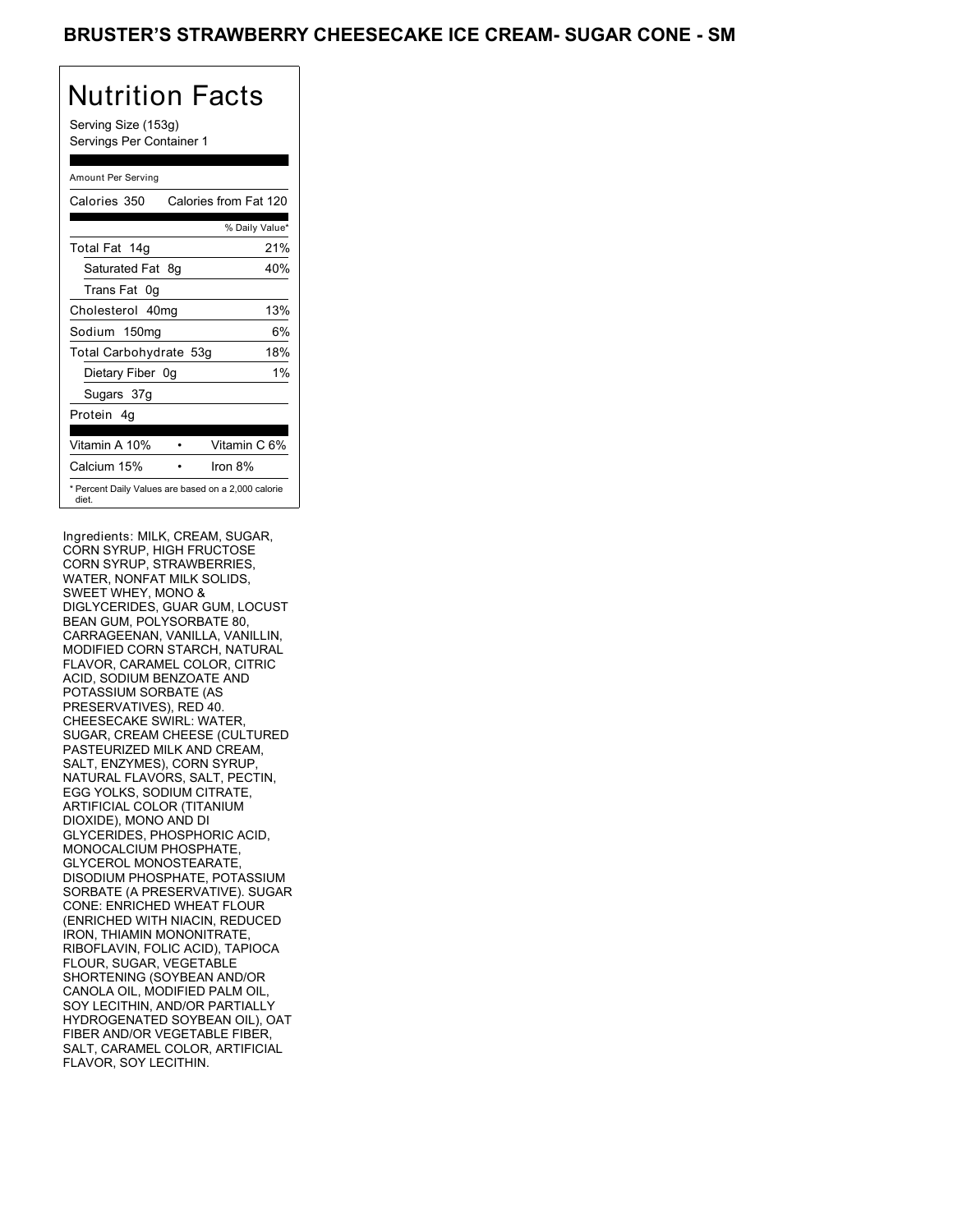Serving Size (223g) Servings Per Container 1

### Amount Per Serving

| Calories 500           | Calories from Fat 190                               |
|------------------------|-----------------------------------------------------|
|                        | % Daily Value*                                      |
| Total Fat 21g          | 32%                                                 |
| Saturated Fat 12g      | 60%                                                 |
| Trans Fat 0q           |                                                     |
| Cholesterol 60mg       | 20%                                                 |
| Sodium 210mg           | 9%                                                  |
| Total Carbohydrate 74g | 25%                                                 |
| Dietary Fiber 0g       | $1\%$                                               |
| Sugars 54g             |                                                     |
| Protein 6q             |                                                     |
| Vitamin A 15%          | Vitamin C 8%                                        |
| Calcium 20%            | Iron 10%                                            |
| diet.                  | * Percent Daily Values are based on a 2,000 calorie |

Ingredients: MILK, CREAM, SUGAR, CORN SYRUP, HIGH FRUCTOSE CORN SYRUP, STRAWBERRIES, WATER, NONFAT MILK SOLIDS, SWEET WHEY, MONO & DIGLYCERIDES, GUAR GUM, LOCUST BEAN GUM, POLYSORBATE 80, CARRAGEENAN, VANILLA, VANILLIN, MODIFIED CORN STARCH, NATURAL FLAVOR, CARAMEL COLOR, CITRIC ACID, SODIUM BENZOATE AND POTASSIUM SORBATE (AS PRESERVATIVES), RED 40. CHEESECAKE SWIRL: WATER, SUGAR, CREAM CHEESE (CULTURED PASTEURIZED MILK AND CREAM, SALT, ENZYMES), CORN SYRUP NATURAL FLAVORS, SALT, PECTIN, EGG YOLKS, SODIUM CITRATE, ARTIFICIAL COLOR (TITANIUM DIOXIDE), MONO AND DI GLYCERIDES, PHOSPHORIC ACID, MONOCALCIUM PHOSPHATE, GLYCEROL MONOSTEARATE, DISODIUM PHOSPHATE, POTASSIUM SORBATE (A PRESERVATIVE). SUGAR CONE: ENRICHED WHEAT FLOUR (ENRICHED WITH NIACIN, REDUCED IRON, THIAMIN MONONITRATE, RIBOFLAVIN, FOLIC ACID), TAPIOCA FLOUR, SUGAR, VEGETABLE SHORTENING (SOYBEAN AND/OR CANOLA OIL, MODIFIED PALM OIL, SOY LECITHIN, AND/OR PARTIALLY HYDROGENATED SOYBEAN OIL), OAT FIBER AND/OR VEGETABLE FIBER, SALT, CARAMEL COLOR, ARTIFICIAL FLAVOR, SOY LECITHIN.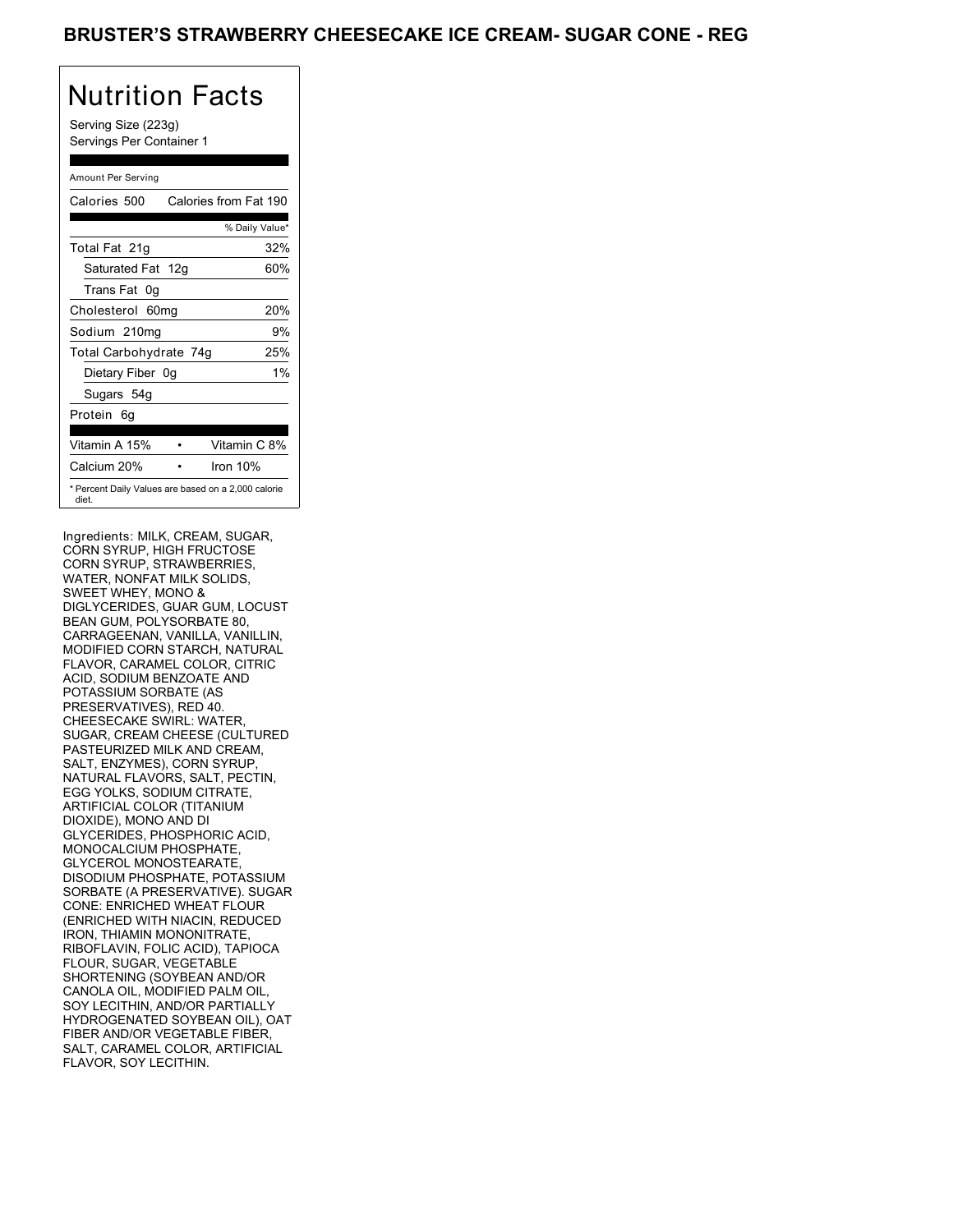Serving Size (293g) Servings Per Container 1

### Amount Per Serving

| Calories 650                                                 | Calories from Fat 250 |       |
|--------------------------------------------------------------|-----------------------|-------|
|                                                              | % Daily Value*        |       |
| Total Fat 27g                                                |                       | 42%   |
| Saturated Fat 16g                                            |                       | 79%   |
| Trans Fat 0q                                                 |                       |       |
| Cholesterol 80mg                                             |                       | 27%   |
| Sodium 280mg                                                 |                       | 12%   |
| Total Carbohydrate 94g                                       |                       | 31%   |
| Dietary Fiber 0g                                             |                       | $1\%$ |
| Sugars 72g                                                   |                       |       |
| Protein 7q                                                   |                       |       |
| Vitamin A 20%                                                | Vitamin C 10%         |       |
| Calcium 25%                                                  | Iron 15%              |       |
| * Percent Daily Values are based on a 2,000 calorie<br>diet. |                       |       |

Ingredients: MILK, CREAM, SUGAR, CORN SYRUP, HIGH FRUCTOSE CORN SYRUP, STRAWBERRIES, WATER, NONFAT MILK SOLIDS, SWEET WHEY, MONO & DIGLYCERIDES, GUAR GUM, LOCUST BEAN GUM, POLYSORBATE 80, CARRAGEENAN, VANILLA, VANILLIN, MODIFIED CORN STARCH, NATURAL FLAVOR, CARAMEL COLOR, CITRIC ACID, SODIUM BENZOATE AND POTASSIUM SORBATE (AS PRESERVATIVES), RED 40. CHEESECAKE SWIRL: WATER, SUGAR, CREAM CHEESE (CULTURED PASTEURIZED MILK AND CREAM, SALT, ENZYMES), CORN SYRUP NATURAL FLAVORS, SALT, PECTIN, EGG YOLKS, SODIUM CITRATE, ARTIFICIAL COLOR (TITANIUM DIOXIDE), MONO AND DI GLYCERIDES, PHOSPHORIC ACID, MONOCALCIUM PHOSPHATE, GLYCEROL MONOSTEARATE, DISODIUM PHOSPHATE, POTASSIUM SORBATE (A PRESERVATIVE). SUGAR CONE: ENRICHED WHEAT FLOUR (ENRICHED WITH NIACIN, REDUCED IRON, THIAMIN MONONITRATE, RIBOFLAVIN, FOLIC ACID), TAPIOCA FLOUR, SUGAR, VEGETABLE SHORTENING (SOYBEAN AND/OR CANOLA OIL, MODIFIED PALM OIL, SOY LECITHIN, AND/OR PARTIALLY HYDROGENATED SOYBEAN OIL), OAT FIBER AND/OR VEGETABLE FIBER, SALT, CARAMEL COLOR, ARTIFICIAL FLAVOR, SOY LECITHIN.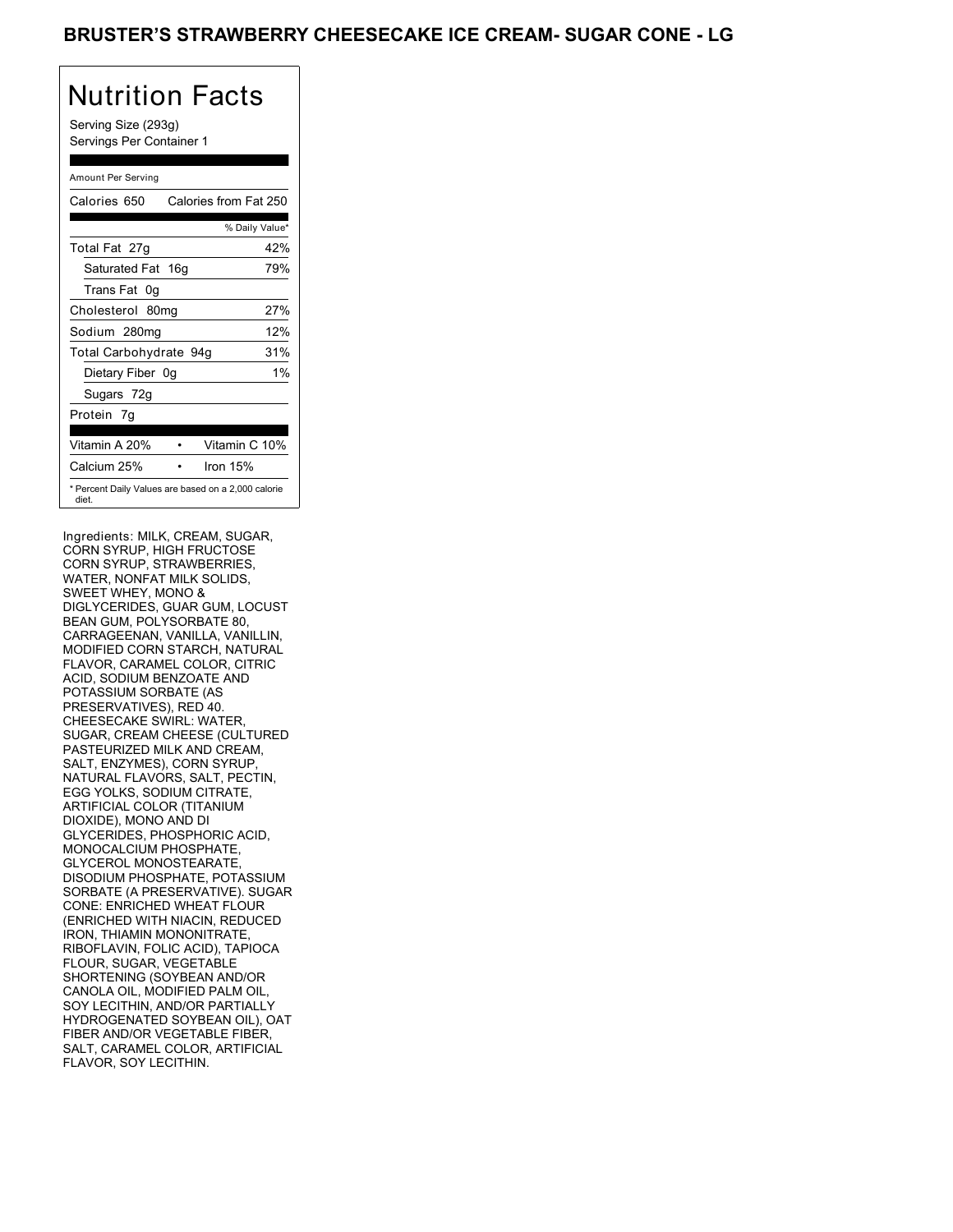### BRUSTER'S STRAWBERRY CHEESECAKE ICE CREAM- CAKE CONE - SM

# Nutrition Facts

Serving Size (146g) Servings Per Container 1

#### Amount Per Serving

| Calories 320           | Calories from Fat 120                               |
|------------------------|-----------------------------------------------------|
|                        | % Daily Value*                                      |
| Total Fat 14g          | 21%                                                 |
| Saturated Fat 8g       | 40%                                                 |
| Trans Fat 0q           |                                                     |
| Cholesterol 40mg       | 13%                                                 |
| Sodium 140mg           | 6%                                                  |
| Total Carbohydrate 46g | 15%                                                 |
| Dietary Fiber 0g       | $1\%$                                               |
| Sugars 34g             |                                                     |
| Protein 4q             |                                                     |
| Vitamin A 10%          | Vitamin C 6%                                        |
| Calcium 10%            | Iron $8\%$                                          |
| diet.                  | * Percent Daily Values are based on a 2,000 calorie |

Ingredients: MILK, CREAM, SUGAR, CORN SYRUP, HIGH FRUCTOSE CORN SYRUP, STRAWBERRIES, WATER, NONFAT MILK SOLIDS, SWEET WHEY, MONO & DIGLYCERIDES, GUAR GUM, LOCUST BEAN GUM, POLYSORBATE 80, CARRAGEENAN, VANILLA, VANILLIN, MODIFIED CORN STARCH, NATURAL FLAVOR, CARAMEL COLOR, CITRIC ACID, SODIUM BENZOATE AND POTASSIUM SORBATE (AS PRESERVATIVES), RED 40. CHEESECAKE SWIRL: WATER, SUGAR, CREAM CHEESE (CULTURED PASTEURIZED MILK AND CREAM, SALT, ENZYMES), CORN SYRUP NATURAL FLAVORS, SALT, PECTIN, EGG YOLKS, SODIUM CITRATE, ARTIFICIAL COLOR (TITANIUM DIOXIDE), MONO AND DI GLYCERIDES, PHOSPHORIC ACID, MONOCALCIUM PHOSPHATE, GLYCEROL MONOSTEARATE, DISODIUM PHOSPHATE, POTASSIUM SORBATE (A PRESERVATIVE). CAKE CONE: ENRICHED WHEAT FLOUR (ENRICHED WITH NIACIN, REDUCED IRON, THIAMIN MONONITRATE, RIBOFLAVIN, FOLIC ACID), TAPIOCA FLOUR, SUGAR, VEGETABLE OIL SHORTENING (SOYBEAN AND/OR CANOLA OIL, MODIFIED PALM OIL, SOY LECITHIN, AND/OR PARTIALLY HYDROGENATED SOYBEAN OIL), LEAVENING (SODIUM BICARBONATE, AMMONIUM BICARBONATE), SALT, NATURAL FLAVOR, ANNATTO (VEGETABLE COLOR).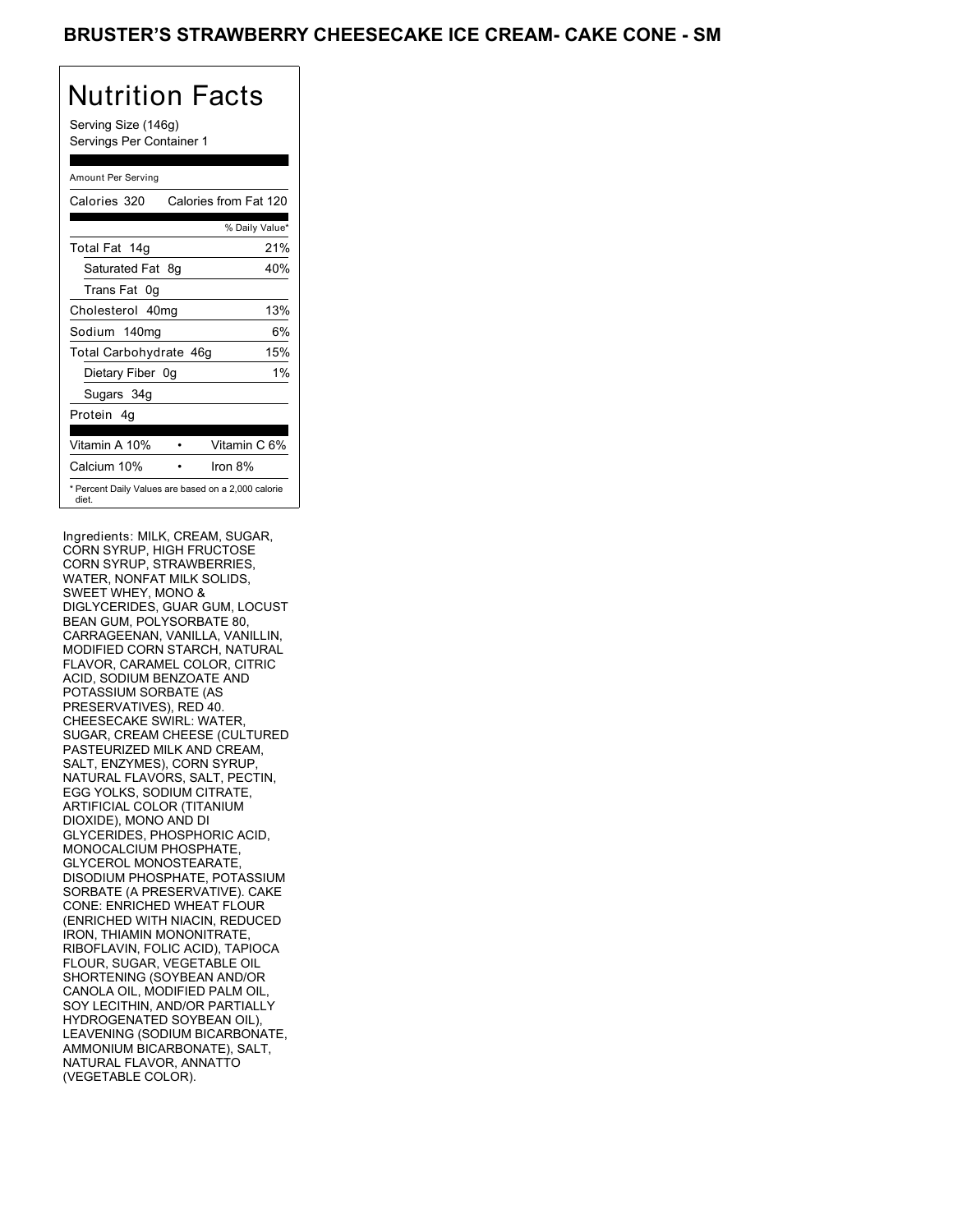### BRUSTER'S STRAWBERRY CHEESECAKE ICE CREAM- CAKE CONE - REG

# Nutrition Facts

Serving Size (216g) Servings Per Container 1

### Amount Per Serving

| Calories 470                                                 | Calories from Fat 180 |
|--------------------------------------------------------------|-----------------------|
|                                                              | % Daily Value*        |
| Total Fat 20g                                                | 32%                   |
| Saturated Fat 12g                                            | 60%                   |
| Trans Fat 0q                                                 |                       |
| Cholesterol 60mg                                             | 20%                   |
| Sodium 200mg                                                 | 8%                    |
| Total Carbohydrate 67g                                       | 22%                   |
| Dietary Fiber 0g                                             | $1\%$                 |
| Sugars 52g                                                   |                       |
| Protein 6q                                                   |                       |
| Vitamin A 15%                                                | Vitamin C 8%          |
| Calcium 15%                                                  | Iron 10%              |
| * Percent Daily Values are based on a 2,000 calorie<br>diet. |                       |

Ingredients: MILK, CREAM, SUGAR, CORN SYRUP, HIGH FRUCTOSE CORN SYRUP, STRAWBERRIES, WATER, NONFAT MILK SOLIDS, SWEET WHEY, MONO & DIGLYCERIDES, GUAR GUM, LOCUST BEAN GUM, POLYSORBATE 80, CARRAGEENAN, VANILLA, VANILLIN, MODIFIED CORN STARCH, NATURAL FLAVOR, CARAMEL COLOR, CITRIC ACID, SODIUM BENZOATE AND POTASSIUM SORBATE (AS PRESERVATIVES), RED 40. CHEESECAKE SWIRL: WATER, SUGAR, CREAM CHEESE (CULTURED PASTEURIZED MILK AND CREAM, SALT, ENZYMES), CORN SYRUP NATURAL FLAVORS, SALT, PECTIN, EGG YOLKS, SODIUM CITRATE, ARTIFICIAL COLOR (TITANIUM DIOXIDE), MONO AND DI GLYCERIDES, PHOSPHORIC ACID, MONOCALCIUM PHOSPHATE, GLYCEROL MONOSTEARATE, DISODIUM PHOSPHATE, POTASSIUM SORBATE (A PRESERVATIVE). CAKE CONE: ENRICHED WHEAT FLOUR (ENRICHED WITH NIACIN, REDUCED IRON, THIAMIN MONONITRATE, RIBOFLAVIN, FOLIC ACID), TAPIOCA FLOUR, SUGAR, VEGETABLE OIL SHORTENING (SOYBEAN AND/OR CANOLA OIL, MODIFIED PALM OIL, SOY LECITHIN, AND/OR PARTIALLY HYDROGENATED SOYBEAN OIL), LEAVENING (SODIUM BICARBONATE, AMMONIUM BICARBONATE), SALT, NATURAL FLAVOR, ANNATTO (VEGETABLE COLOR).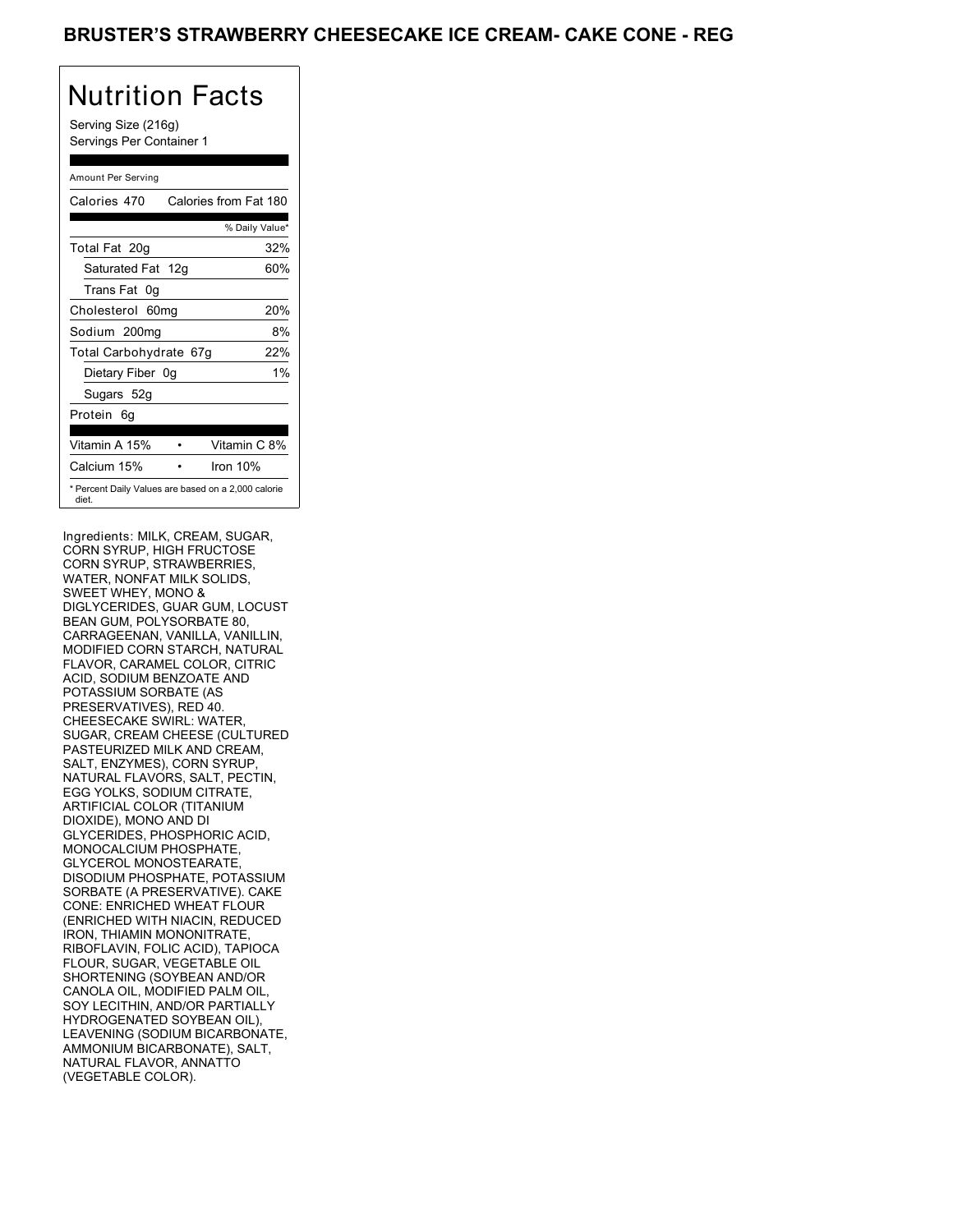### BRUSTER'S STRAWBERRY CHEESECAKE ICE CREAM- CAKE CONE - LG

# Nutrition Facts

Serving Size (286g) Servings Per Container 1

### Amount Per Serving

| Calories 620                                                 | Calories from Fat 250 |       |
|--------------------------------------------------------------|-----------------------|-------|
|                                                              | % Daily Value*        |       |
| Total Fat 27g                                                |                       | 42%   |
| Saturated Fat 16g                                            |                       | 79%   |
| Trans Fat 0q                                                 |                       |       |
| Cholesterol 80mg                                             |                       | 27%   |
| Sodium 270mg                                                 |                       | 11%   |
| Total Carbohydrate 87g                                       |                       | 29%   |
| Dietary Fiber 0g                                             |                       | $1\%$ |
| Sugars 69g                                                   |                       |       |
| Protein 7q                                                   |                       |       |
| Vitamin A 20%                                                | Vitamin C 10%         |       |
| Calcium 25%                                                  | Iron 15%              |       |
| * Percent Daily Values are based on a 2,000 calorie<br>diet. |                       |       |

Ingredients: MILK, CREAM, SUGAR, CORN SYRUP, HIGH FRUCTOSE CORN SYRUP, STRAWBERRIES, WATER, NONFAT MILK SOLIDS, SWEET WHEY, MONO & DIGLYCERIDES, GUAR GUM, LOCUST BEAN GUM, POLYSORBATE 80, CARRAGEENAN, VANILLA, VANILLIN, MODIFIED CORN STARCH, NATURAL FLAVOR, CARAMEL COLOR, CITRIC ACID, SODIUM BENZOATE AND POTASSIUM SORBATE (AS PRESERVATIVES), RED 40. CHEESECAKE SWIRL: WATER, SUGAR, CREAM CHEESE (CULTURED PASTEURIZED MILK AND CREAM, SALT, ENZYMES), CORN SYRUP NATURAL FLAVORS, SALT, PECTIN, EGG YOLKS, SODIUM CITRATE, ARTIFICIAL COLOR (TITANIUM DIOXIDE), MONO AND DI GLYCERIDES, PHOSPHORIC ACID, MONOCALCIUM PHOSPHATE, GLYCEROL MONOSTEARATE, DISODIUM PHOSPHATE, POTASSIUM SORBATE (A PRESERVATIVE). CAKE CONE: ENRICHED WHEAT FLOUR (ENRICHED WITH NIACIN, REDUCED IRON, THIAMIN MONONITRATE, RIBOFLAVIN, FOLIC ACID), TAPIOCA FLOUR, SUGAR, VEGETABLE OIL SHORTENING (SOYBEAN AND/OR CANOLA OIL, MODIFIED PALM OIL, SOY LECITHIN, AND/OR PARTIALLY HYDROGENATED SOYBEAN OIL), LEAVENING (SODIUM BICARBONATE, AMMONIUM BICARBONATE), SALT, NATURAL FLAVOR, ANNATTO (VEGETABLE COLOR).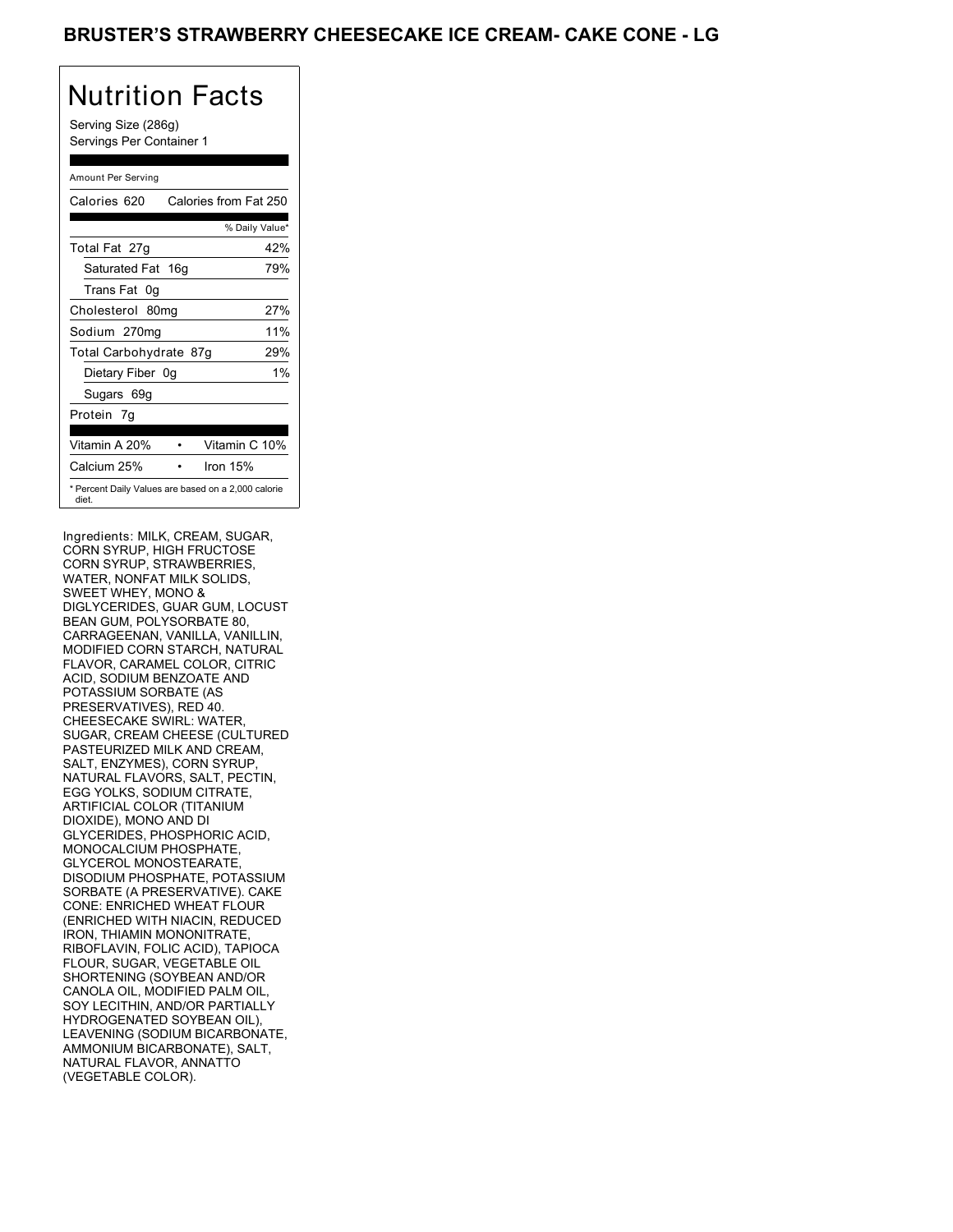Serving Size (170g) Servings Per Container 1

### Amount Per Serving

| Calories 430           | Calories from Fat 150                               |
|------------------------|-----------------------------------------------------|
|                        | % Daily Value*                                      |
| Total Fat 17g          | 26%                                                 |
| Saturated Fat 9g       | 44%                                                 |
| Trans Fat 0q           |                                                     |
| Cholesterol 50mg       | 16%                                                 |
| Sodium 130mg           | 5%                                                  |
| Total Carbohydrate 64g | 21%                                                 |
| Dietary Fiber 0g       | $1\%$                                               |
| Sugars 45g             |                                                     |
| Protein 5q             |                                                     |
| Vitamin A 10%          | Vitamin C 6%                                        |
| Calcium 10%            | Iron 10%                                            |
| diet.                  | * Percent Daily Values are based on a 2,000 calorie |

Ingredients: MILK, CREAM, SUGAR, CORN SYRUP, HIGH FRUCTOSE CORN SYRUP, STRAWBERRIES, WATER, NONFAT MILK SOLIDS, SWEET WHEY, MONO & DIGLYCERIDES, GUAR GUM, LOCUST BEAN GUM, POLYSORBATE 80, CARRAGEENAN, VANILLA, VANILLIN, MODIFIED CORN STARCH, NATURAL FLAVOR, CARAMEL COLOR, CITRIC ACID, SODIUM BENZOATE AND POTASSIUM SORBATE (AS PRESERVATIVES), RED 40. CHEESECAKE SWIRL: WATER, SUGAR, CREAM CHEESE (CULTURED PASTEURIZED MILK AND CREAM, SALT, ENZYMES), CORN SYRUP NATURAL FLAVORS, SALT, PECTIN, EGG YOLKS, SODIUM CITRATE, ARTIFICIAL COLOR (TITANIUM DIOXIDE), MONO AND DI GLYCERIDES, PHOSPHORIC ACID, MONOCALCIUM PHOSPHATE, GLYCEROL MONOSTEARATE, DISODIUM PHOSPHATE, POTASSIUM SORBATE (A PRESERVATIVE). WAFFLE CONE: ENRICHED BLEACHED WHEAT FLOUR (ENRICHED WITH NIACIN, REDUCED IRON, THIAMIN MONONITRATE, RIBOFLAVIN, FOLIC ACID), SUGAR, VEGETABLE SHORTENING (PARTIALLY HYDROGENATED SOYBEAN AND COTTONSEED OILS), WHOLE EGG, ARTIFICIAL FLAVOR (INCLUDING MALTODEXTRIN, MODIFIED CORNSTARCH, BUTTER, BUTTERMILK), DEXTROSE, SOY LECITHIN, ARTIFICIAL VANILLA FLAVOR.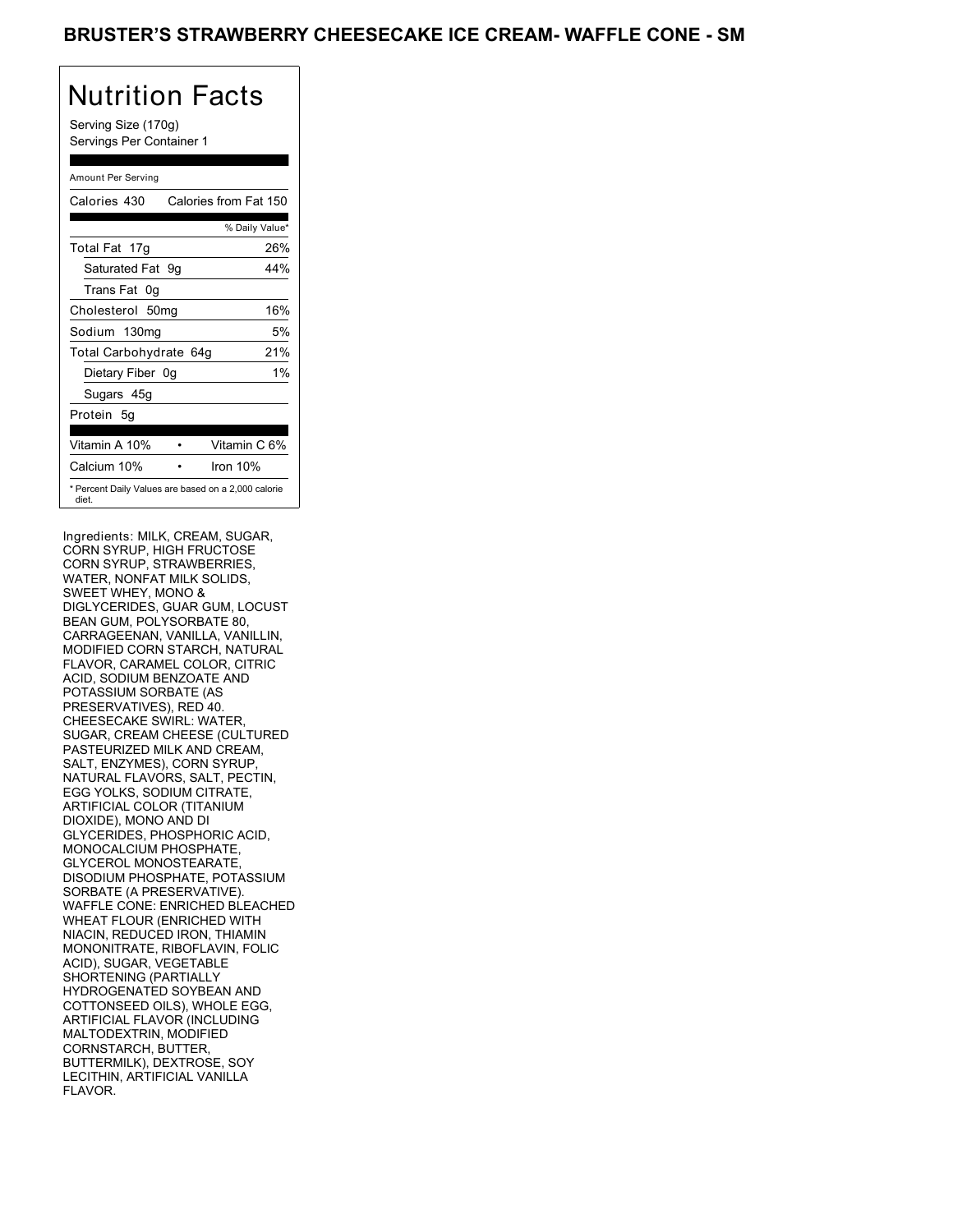Serving Size (240g) Servings Per Container 1

### Amount Per Serving

| Calories 580                                                 | Calories from Fat 210 |
|--------------------------------------------------------------|-----------------------|
|                                                              | % Daily Value*        |
| Total Fat 24g                                                | 36%                   |
| Saturated Fat 13g                                            | 63%                   |
| Trans Fat 0q                                                 |                       |
| Cholesterol 70mg                                             | 23%                   |
| Sodium 190mg                                                 | 8%                    |
| Total Carbohydrate 85g                                       | 28%                   |
| Dietary Fiber 0g                                             | $1\%$                 |
| Sugars 62g                                                   |                       |
| Protein 7q                                                   |                       |
| Vitamin A 15%                                                | Vitamin C 8%          |
| Calcium 15%                                                  | Iron $15%$            |
| * Percent Daily Values are based on a 2,000 calorie<br>diet. |                       |

Ingredients: MILK, CREAM, SUGAR, CORN SYRUP, HIGH FRUCTOSE CORN SYRUP, STRAWBERRIES, WATER, NONFAT MILK SOLIDS, SWEET WHEY, MONO & DIGLYCERIDES, GUAR GUM, LOCUST BEAN GUM, POLYSORBATE 80, CARRAGEENAN, VANILLA, VANILLIN, MODIFIED CORN STARCH, NATURAL FLAVOR, CARAMEL COLOR, CITRIC ACID, SODIUM BENZOATE AND POTASSIUM SORBATE (AS PRESERVATIVES), RED 40. CHEESECAKE SWIRL: WATER, SUGAR, CREAM CHEESE (CULTURED PASTEURIZED MILK AND CREAM, SALT, ENZYMES), CORN SYRUP NATURAL FLAVORS, SALT, PECTIN, EGG YOLKS, SODIUM CITRATE, ARTIFICIAL COLOR (TITANIUM DIOXIDE), MONO AND DI GLYCERIDES, PHOSPHORIC ACID, MONOCALCIUM PHOSPHATE, GLYCEROL MONOSTEARATE, DISODIUM PHOSPHATE, POTASSIUM SORBATE (A PRESERVATIVE). WAFFLE CONE: ENRICHED BLEACHED WHEAT FLOUR (ENRICHED WITH NIACIN, REDUCED IRON, THIAMIN MONONITRATE, RIBOFLAVIN, FOLIC ACID), SUGAR, VEGETABLE SHORTENING (PARTIALLY HYDROGENATED SOYBEAN AND COTTONSEED OILS), WHOLE EGG, ARTIFICIAL FLAVOR (INCLUDING MALTODEXTRIN, MODIFIED CORNSTARCH, BUTTER, BUTTERMILK), DEXTROSE, SOY LECITHIN, ARTIFICIAL VANILLA FLAVOR.